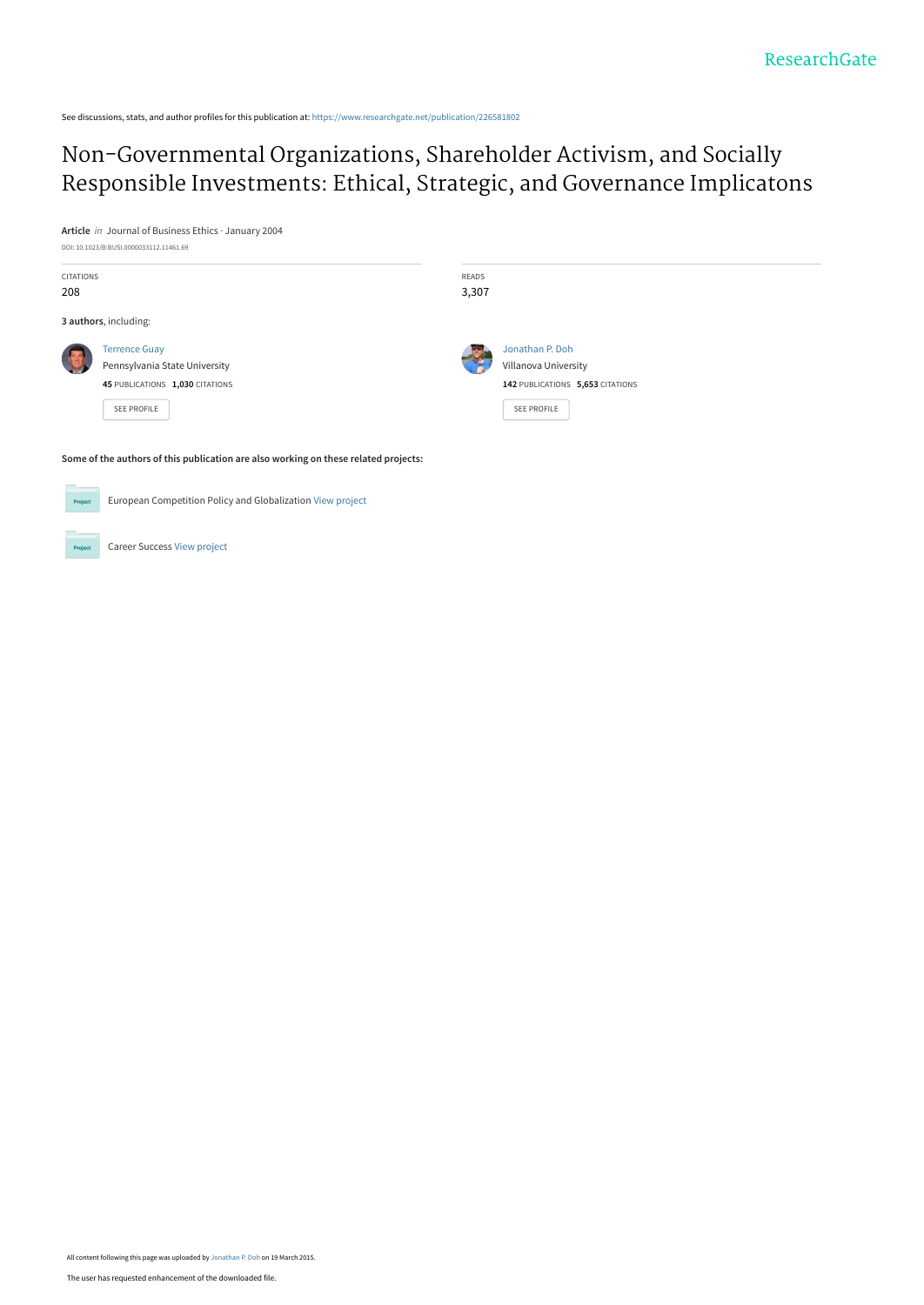Non-governmental Organizations, Shareholder Activism, and Socially Responsible Investments: Ethical, Strategic, and Governance Implications

Terrence Guay Jonathan P. Doh Graham Sinclair

ABSTRACT. In this article, we document the growing influence of non-governmental organizations (NGOs) in the realm of socially responsible investing (SRI). Drawing from ethical and economic perspectives on stakeholder management and agency theory, we develop a framework to understand how and when NGOs will be most influential in shaping the ethical and social responsibility orientations of business using the emergence of SRI as the primary influencing vehicle. We find that NGOs have opportunities to influence corporate conduct via direct, indirect, and interactive influences on the investment community, and that the overall influence of NGOs as

Terrence Guay is Assistant Professor of International Business at The Smeal College of Business, The Pennsylvania State University. Previously, he held Assistant Professor positions in the School of International Service at American University, and the Maxwell School at Syracuse University. He has published in the areas of defense industry restructuring, the international activities of subnational governments, US-Europe economic relations, and the role of NGOs in corporate codes of conduct. He received his Ph.D. in Political Science from Syracuse University and M.B.A. from The Ohio State University.

Jonathan Doh is Assistant Professor of Management and Director for Responsible Leadership and Governance at Villanova University. He also serves on the executive faculty at GSBA-Zurich and as a Senior Associate at the Centre for Strategic and International Studies. His research interests include management strategy in emerging economies, the role of NGOs as new organizational forms, and corporate social and environmental responsibility. He received his Ph.D. from George Washington University in International Strategy. He is editor (with Hildy Teegen) of Globalization and NGOs (Praeger, 2003).

Graham Sinclair is an M.B.A. Candidate at Villanova University and a national of South Africa. He previously worked at SEI Investments in South Africa.

major actors in socially responsible investment is growing, with attendant consequences for corporate strategy, governance, and social performance.

KEY WORDS: corporate governance, corporate social responsibility (CSR), corporate stakeholders, non-governmental organizations (NGOs), shareholder activism, socially responsible investing (SRI)

# Introduction

According to the Investor Responsibility Research Center (IRRC) and the Interfaith Center on Corporate Responsibility (ICCR), shareholder resolutions urging corporations to adopt more socially responsible business practices are on the rise (ICCR, 2003). These resolutions are garnering increasing attention by institutional investors, small and large shareholders, and company executives. Non-governmental organizations are often at the center of these resolutions, using their status as advocates, advisors, and, increasingly, shareholders, to push for change. In this article, we explore the relationships between socially responsible investing (SRI), nongovernmental organizations (NGOs), shareholder activism, corporate governance, and corporate social responsibility (CSR). We are interested particularly in understanding how NGOs use SRI and shareholder activism to pressure corporations to improve CSR. As a secondary area of investigation, we also focus on the impact of these efforts on corporate governance.

We begin by reviewing the growth of SRI, and its impact on CSR. We then document the

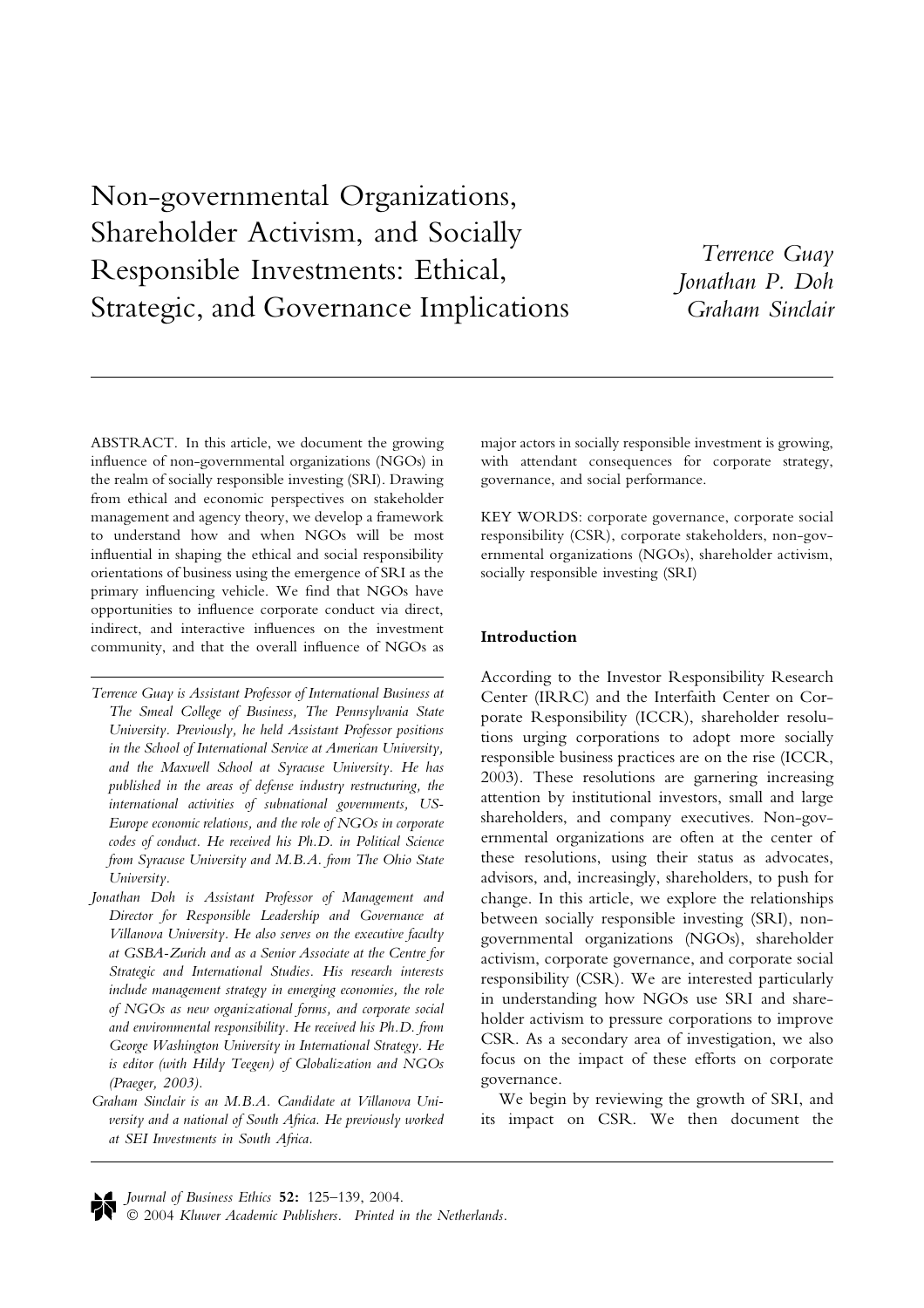increasing influence of NGOs in the realm of SRI. Drawing from ethical and economic perspectives on stakeholder management and agency theory, we develop a framework to understand how and when NGOs will be most influential in shaping the ethical and social responsibility orientations of business using the emergence of SRI as the vehicle for accomplishing these objectives. We examine both the visible strategies of NGO influence via shareholder activities and the indirect influence via broader advocacy directed toward shareholders and investors. We evaluate the effectiveness of NGO roles along a continuum that reflects greater NGO commitment and control. Our research domain is primarily focused on NGO and SRI activity in North America and, to a lesser extent, Europe. The implications of our findings, however, may have relevance for phenomena in other developed regions of the world, such as Australia and New Zealand, and may even serve as a harbinger of future directions in the emerging nations of the world.

The UN (2003) currently describes an NGO as: ''any non-profit, voluntary citizens' group which is organized on a local, national or international level. Task-oriented and driven by people with a common interest, NGOs perform a variety of services and humanitarian functions, bring citizens' concerns to governments, monitor policies and encourage political participation at the community level. They provide analysis and expertise, serve as early warning mechanisms and help monitor and implement international agreements.'' Another approach to the classification of NGOs is to distinguish between ''operational'' and ''advocacy'' NGOs (van Tuijl, 1999). Operational NGOs provide social services such as education, health, or human relief, whereas advocacy NGOs lobby governments, corporations, and international organizations. In this paper, we are primarily interested in advocacy NGOs, including those consortia or clearinghouse NGOs that serve other investors and NGOs through information compilation, analysis, and dissemination.

# Socially responsible investing and shareholder activism

In this section, we introduce and define the key constructs and review recent trends in SRI, CSR,

corporate governance, and shareholder activism. These concepts are central to our main arguments, and provide a context for our subsequent discussion of the emergence of NGOs, and our theoretical development and propositions.

## Growth of SRI in U.S. and Europe

SRI is an investment approach that uses both financial and non-financial criteria to determine which assets to purchase, but whose distinguishing characteristic is the latter. In SRI, investors typically look at a company's internal operating behavior (such as employment policies and benefits) and external practices and policies (such as effects on the environment and indigenous people), as well as its product line (such as tobacco or defense equipment) to determine whether they should become owners of the firm. Schueth (2003) traces the origins of SRI to early biblical times. However, the contemporary notion of using the power of financial markets to signal displeasure with certain corporate practices or to encourage others dates to the 1920s, when various religious groups stipulated that their investments not be used to support ''sin'' shares (liquor, tobacco, gambling). SRI gained more widespread appeal in the 1960s, when the Vietnam War, civil rights and women's movements, environmental concerns, and other controversial political and social issues became factors in investment decisions. More broadly, some have argued that all investments inherently possess ethical dimensions, whether explicitly or implicitly (Domini and Kinder, 1986). Hence, SRI may be viewed as a subset of broader investment theory, with the ethical component made explicit and expressly specified. SRI has grown rapidly over the past decade, totaling \$2.34 trillion in the U.S. in 2001, of which \$1429 billion was in screening only, \$305 billion was in shareholder advocacy; \$601 billion was in screening and shareholder advocacy, and \$8 billion was in community investing (Social Investment Forum, 2001). The \$2.34 trillion figure compares with \$40 billion in 1984, \$639 billion in 1995, and \$1.2 trillion in 1997. Table I provides a general (and partial) timeline of socially responsive affinity-based investing milestones.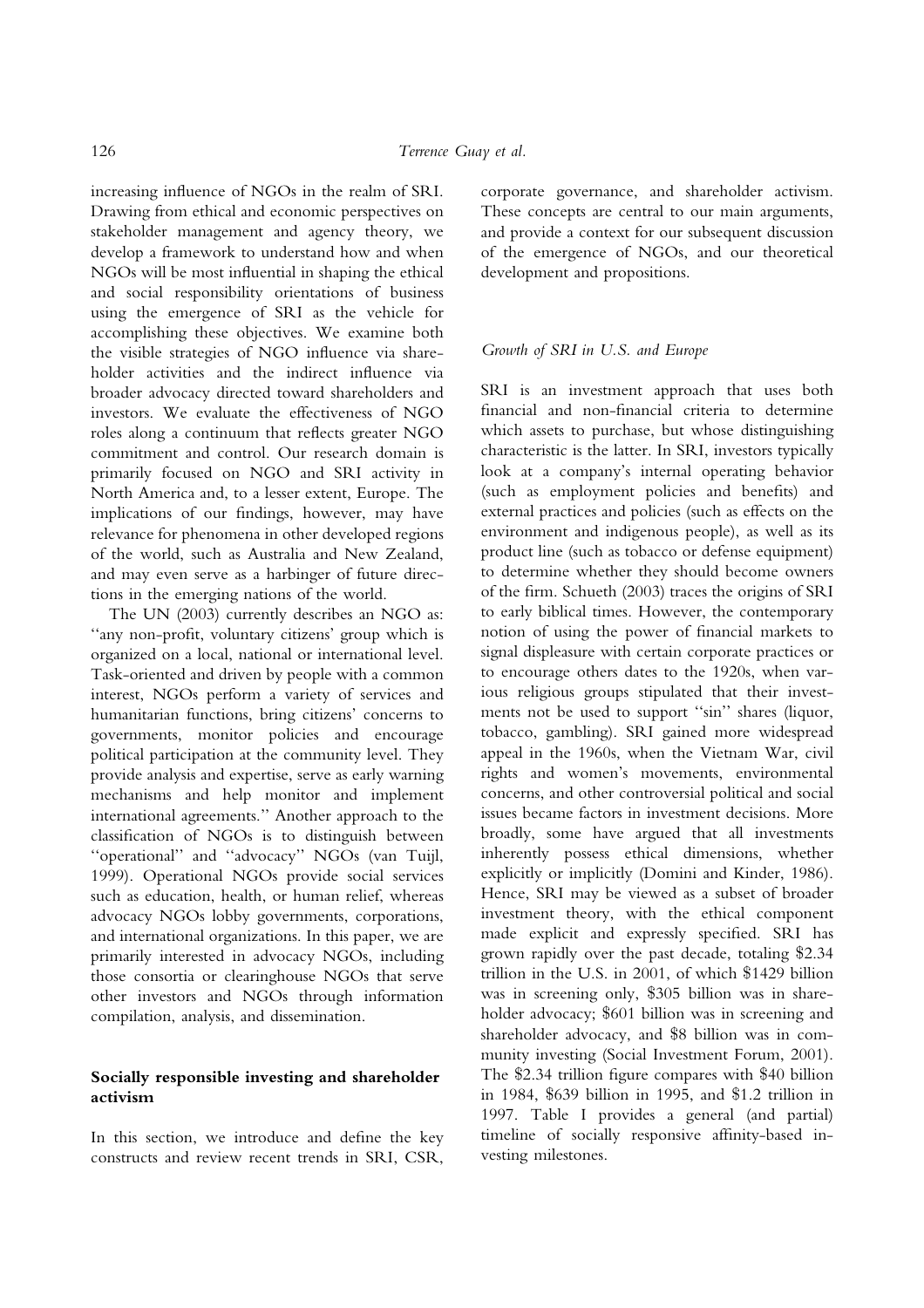### TABLE I

A selective timeline of socially-responsive affinity-based investing milestones

| Year | Development                                                                                                                                                                                                                |
|------|----------------------------------------------------------------------------------------------------------------------------------------------------------------------------------------------------------------------------|
| 1918 | Teachers Insurance and Annuity Association (TIAA) begins offering guaranteed-return pension plans.                                                                                                                         |
| 1920 | Methodist Church chooses to avoid investments in alcohol and gambling. Shortly thereafter, the Quakers<br>investments change to avoid any weapons manufacturers.                                                           |
| 1952 | College Retirement Equities Fund starts offering teachers variable-annuity funds. It now sponsors eight funds,<br>including the \$108 billion CREF Stock Account, the largest single-managed equity fund in the world.     |
| 1965 | Church groups in Sweden co-found ANSVAR SRI Fund.                                                                                                                                                                          |
| 1969 | First socially responsible shareholder resolution against Dow Chemicals over napalm production.                                                                                                                            |
| 1971 | Insurance company USAA launches its first mutual fund for military officers. The company now has 41 funds and<br>\$28 billion in assets.                                                                                   |
| 1971 | The first "modern" SRI mutual fund, the Pax World Fund established.                                                                                                                                                        |
| 1982 | Calvert Social Investment Fund created, by 1987 the nation's first and largest family of socially and<br>environmentally screened funds.                                                                                   |
| 1980 | AARP offers its first mutual fund, a money-market account, to mature adults. AARP members now invest some<br>\$15 billion, including SRI funds.                                                                            |
| 1984 | Friends Provident Stewardship Fund launches U.K.'s first ethical mutual funds.                                                                                                                                             |
| 1986 | Calvert SIF becomes the first mutual fund to sponsor a shareholder resolution on social issues.                                                                                                                            |
| 1986 | First Canadian SRI mutual fund, Ethical Growth Fund, launched.                                                                                                                                                             |
| 1987 | Two Danish funds launched, Danske Invest Miljo and DK Miljo Invest.                                                                                                                                                        |
| 1989 | Norwegian SRI specialist launches Gront Norge (Green Norway).                                                                                                                                                              |
| 1989 | TIAA-CREF creates the Social Choice Account (SCA) for its members.                                                                                                                                                         |
| 1989 | First public trust offering SRI to public launched by Australian ethical Investments.                                                                                                                                      |
| 1992 | UNITY, a non-profit investment manager formed by six trade unions and Franklin Templeton/Nedcor<br>Investment Bank, creates Community Growth Fund, South Africa's first socially responsible fund.                         |
| 1993 | Dutch "ethical savings bank" subsidiary ASN Aandelenfonds launches Groenprojectenfonds (Green Project<br>Funds) on Amsterdam Stock Exchange.                                                                               |
| 1996 | Norwegian insurance giant Storebrand develops Global Principle Fund with help of Amnesty International,<br>Human Rights Watch and University of Oslo.                                                                      |
| 1998 | National Provident Institution (NPI) investment managers work with World Wildlife Fund for Nature (WWF)<br>to launch proprietary SRI fund in U.K.                                                                          |
| 1999 | First Asian SRI fund (United Global Unifem Fund) in Singapore.                                                                                                                                                             |
| 1999 | Japanese SRI specialist Good Bankers builds first mutual fund with Nikko Asset Management, the Eco-Fund.                                                                                                                   |
| 1999 | Storebrand develops Norwegian Red Cross Fund.                                                                                                                                                                              |
| 1999 | Launch of Dow Jones Sustainable Development Indexes.                                                                                                                                                                       |
| 2000 | TIAA-CREF and second-largest US mutual fund house Vanguard launch index-type SRI mutual funds, the<br>latter based on Calvert Social Index.                                                                                |
| 2000 | Federated Investors and its subsidiary, InvestLink Technologies launch TPA Advantage, a self-governing affinity<br>group designed to help members build their customer base by pooling resources related to SRI.           |
| 2000 | The Pension Disclosure Regulation amends the 1995 Pensions Act to require all UK occupational pension funds<br>to disclose the degree to which they take into account ethical, social, and environmental considerations.   |
| 2000 | Humane Society of the United States launches the Humane Equity Fund in partnership with Salomon Brothers<br>Asset Management.                                                                                              |
| 2001 | Development agency Diakonia coordinates with six Swedish Churches and NGO's including Humanix, Save the<br>Children Fund, and WWF.                                                                                         |
| 2001 | German Green Party inserts SRI clause into REISTER pension legislation.                                                                                                                                                    |
| 2002 | In March, the Australian government passes the Financial Services Reform Act requiring investment firms to<br>report on the extent to which they take into account environmental and social considerations in investments. |
| 2003 | Sierra Club opens family of three mutual funds with Forward Management.                                                                                                                                                    |

Source: Various sources. Some information adapted from Belsie, L.: 2001, 'Rise of the Name-Brand Fund: A Few Affinity Groups Help Investors Put their Money where their Hearts Are. Christian Science Monitor 13 August, 16.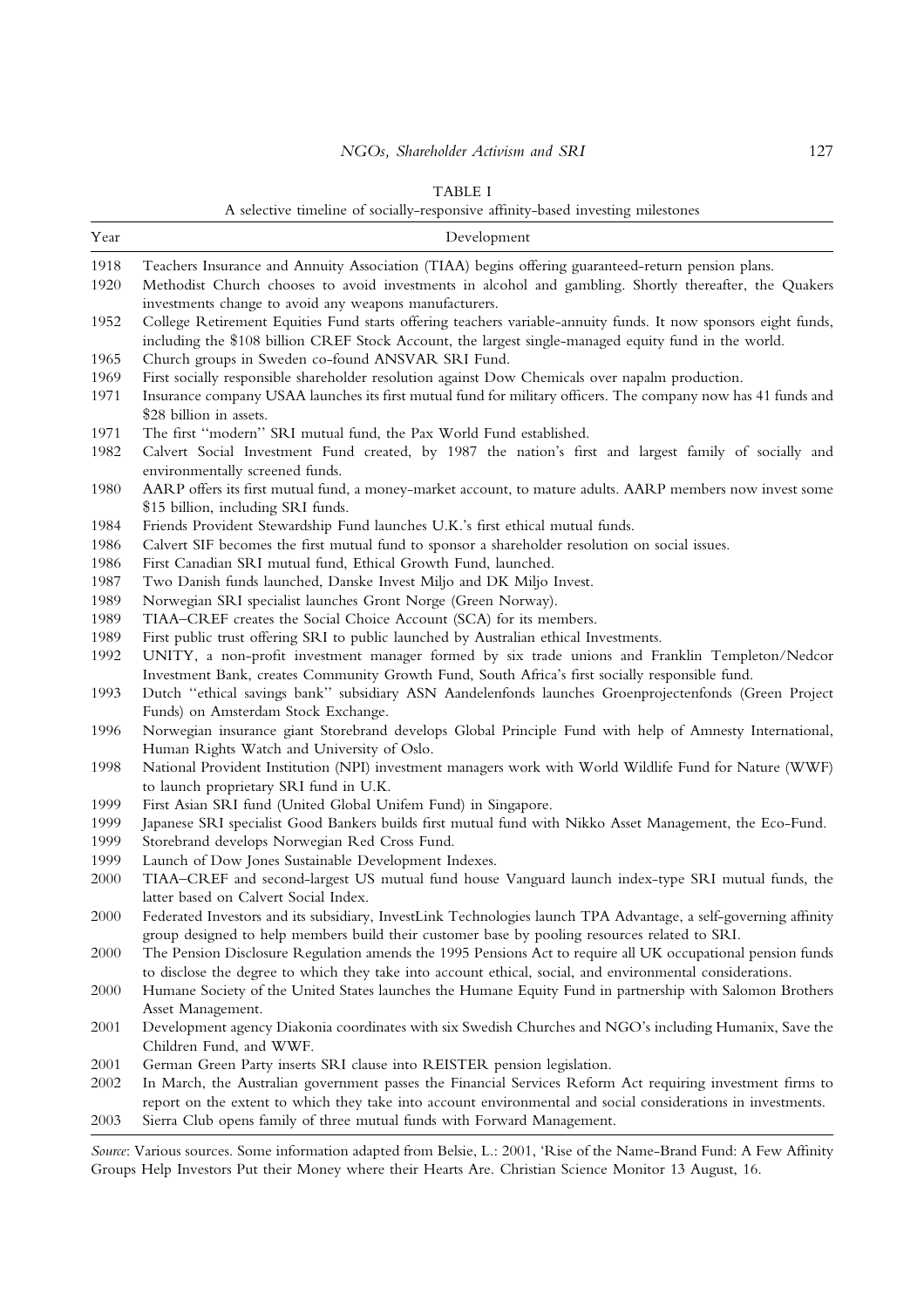SRI in other countries shows similar trends (Schwartz, 2003; Sparkes, 2002). About \$5 billion is invested in SRI funds in the United Kingdom (U.K.). Although this is only somewhere between 1% and 5% of all funds invested, this figure has been doubling every 2 years (Commission of the European Communities, 2001; Skorecki, 2001). An interest in investing for social purposes is growing rapidly in continental Europe, too (Skorecki and Wassener, 2001). Despite a strong environmentalist lobby and influence of the Green Party (now in a coalition government with the Social Democrats), Germany has lagged behind in SRI, partly because an ''equity culture'' is relatively new to Germans. However, SEB Invest, which set up Germany's first ethical fund in 1989, saw inflows from retail and institutional investors rise 10-fold in 2000 despite a general market downturn. Italy only has about 12 SRI funds, but their total value (Euro 2.3 billion) makes the country the second biggest market in Europe after the U.K. (Michael Jantzi Research, 2003). Over half of the SRI funds under management in Italy are in one fund managed by Sanpaolo IMI banking group and aimed at the Catholic investor. Sweden also is a growing market for SRI, shaped in large part by the country's strong environmental movement. ABP of the Netherlands, Europe's largest pension fund with roughly \$175 billion in assets, announced in 2001 that it would invest nearly \$200 million in a socially responsible style, marking the first time a leading fund allocated substantial assets to ethical investing (Wine, 2001). In sum, SRI has become an increasingly popular investment approach across advanced industrialized countries and, as Schueth (2003, p. 191) notes, the impressive growth of the social investment industry is a consumer-driven phenomenon.

## Corporate social responsibility

CSR is the notion that companies are responsible not just to their shareholders, but to other stakeholders (workers, suppliers, environmentalists, communities, etc.). While CSR is viewed by some as a dangerous notion that can divert management's attention from maximizing shareholder value (Friedman, 1962), many corporate executives now take this alternate view to strategic management seriously. Their reasons range from agreeing with the concept of CSR (a progressive view of the role of business in a post-modern society) to wanting to avoid the negative publicity that may influence customers to take their business elsewhere (a view more in line with preserving shareholder value). Evidence that CSR and economic performance are not mutually exclusive, and can even be complementary, bolsters the case that SRI can help investors encourage firms to ''do well while doing good.'' Such evidence is important to NGOs as they seek to demonstrate that their interventions can have social benefits without necessarily sacrificing financial returns. Further, understanding the goals of SRI advocates is important to our focus on how NGOs use SRI tools to influence corporate behavior in general. A better understanding of the impact of SRI on CSR will provide critical feedback to NGOs and other SRI advocates who need to know whether SRI is an efficient and effective use of resources.

#### Corporate governance

Corporate governance refers to the relationship between corporate owners (shareholders) and managers, and is central to the notion of ''agency'' (Jensen, 2001). Under situations of ''good'' corporate governance, managers are held accountable for the performance of a company by a board of directors, whose job is to represent the interests of shareholders. Under "bad" or "poor" corporate governance, there is a breakdown in the system. Managers may take actions that are not in the best interests of the shareholders, the board of directors does not adequately monitor management's activities, shareholders do not pay close enough attention to the company's performance, or some combination of the three. As we will suggest below, NGOs use SRI in certain cases to influence people or institutions that are in key corporate governance positions.

## Shareholder activism

Shareholder activism is a mix of SRI, corporate governance, and stakeholder capitalism. Traditional notions of corporate governance presume that the sole interest of shareholders is maximizing the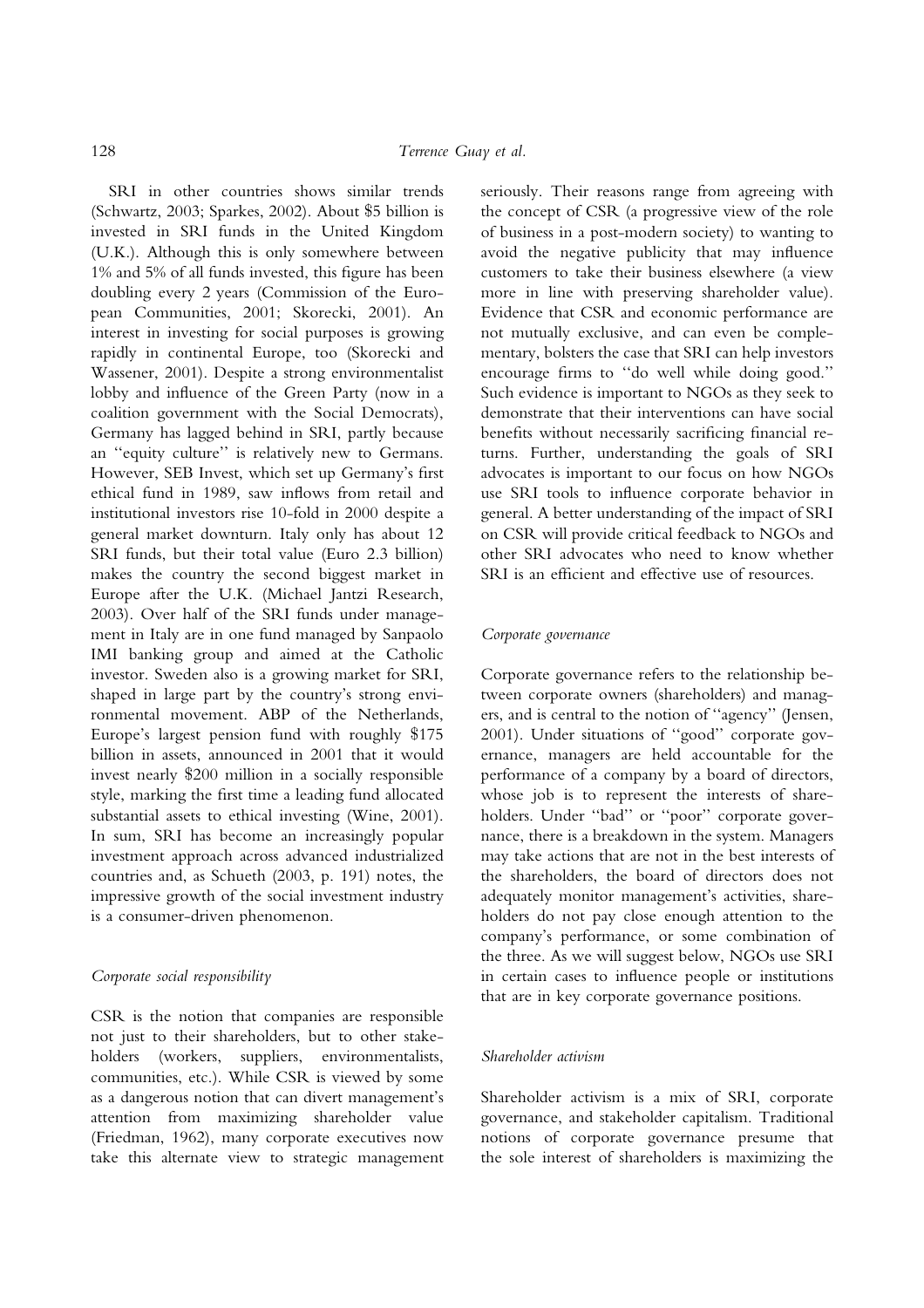returns on their investments. In this context, shareholder activism occurs when disgruntled shareholders loudly complain that management is not acting in the best interests of shareholders, and threaten to do something about it. More recent work suggests a broader definition whereby corporations act in the interests of other stakeholders who have nonfinancial interests in the activities of the firm (Mitchell et al., 1997). Activists often file shareholder resolutions related to social or environmental issues at corporate annual meetings, or use other measures including SRI and the media, to try to shape corporate actions.

The following example helps to illustrate how CSR, corporate governance, and shareholder activism are related (Morrison, 2001; Sparkes, 2002). In the late 1990s, the Taskforce on the Churches and Corporate Responsibility (TCCR), a Canadian NGO, focused on Talisman Energy – a Canadian oil company operating in Sudan. Human rights abuses in Sudan had been widely reported, and TCCR lobbied Talisman to: adopt clear human rights standards for its operations; create an independent organization to verify compliance with those standards; and cease operations if the independent monitor concludes the company cannot comply with its own standards. The TCCR proposals gained the support of major investors, including retirement funds of Ontario teachers and municipal employees and Quebec. The motion gained 27% of the vote – not enough to carry, but the media impact was sufficient to hang over the Talisman share price. Analysts estimated the Sudanese impact discounted the market price by 25%. A year later, Talisman withdrew from Sudan. This approach recognizes the need for global ethical standards for business, and the role that multinationals can play in establishing higher standards of conduct in locations where they operate.

#### Non-governmental organizations

This summary of SRI, CSR, corporate governance, and shareholder activism is necessary to set the context for our analysis of the actors that are the focus of this paper: NGOs. The rising influence of NGOs is one of the most significant developments in international affairs over the past 20 years. NGOs first rose in prominence in mid-1984, when a range of NGOs, including church and community groups, human rights organizations, and other anti-apartheid activists, built strong networks and pressed U.S. cities and states to divest their public pension funds of companies doing business in South Africa. By the end of 1989, 26 states, 22 counties and over 90 cities had taken some form of binding economic action that, when combined with broader public pressure, helped generate the thrust for passage of the 1986 Comprehensive Anti-Apartheid Act over the veto of President Reagan (Lowenberg, 1999). The Act banned new U.S. investment in South Africa, export sales to the police and military, and new bank loans, except to support trade. The combination of domestic unrest, international governmental pressures, and capital flight posed a direct, sustained, and ultimately successful challenge to the white minority rule, resulting in the collapse of apartheid (Wright, 1990).

NGOs have grown in number, power, and influence since the 1980s (The Economist, 2000). Their force has been felt in a range of major public policy debates, and NGO activism has been responsible for major changes in corporate behavior and governance (The Economist, 2003). Estimates of the number of NGOs vary widely, although most analyses concur that the number is growing. The Internal Revenue Service counted 819,008 501  $(c)(3)$  corporations (known commonly as not-forprofits) for fiscal year 2000, up from 692,524 in 1997 (Wall Street Journal, 2001). In 1998, it was estimated that the total size of the ''independent sector,'' which includes  $501$  (c)(3) corporations as well as civic leagues, social welfare organizations, and religious congregations reached 1.2 million organizations. These organizations employed an estimated 10.9 million individuals with revenues of nearly \$680 billion (Independent Sector, 2001).

Some observers now regard NGOs as a counterweight to business and global capitalism (Foreign Policy, 2000; Scholte, 2000). Although there are problems with this perception (Kapstein, 2001), the emergence of NGOs seeking to promote more ethical and socially responsible business practices is beginning to cause substantial changes in corporate management, strategy, and governance (Doh and Teegen, 2003). One vehicle used by NGOs to advance their agenda is shareholder activism. NGOs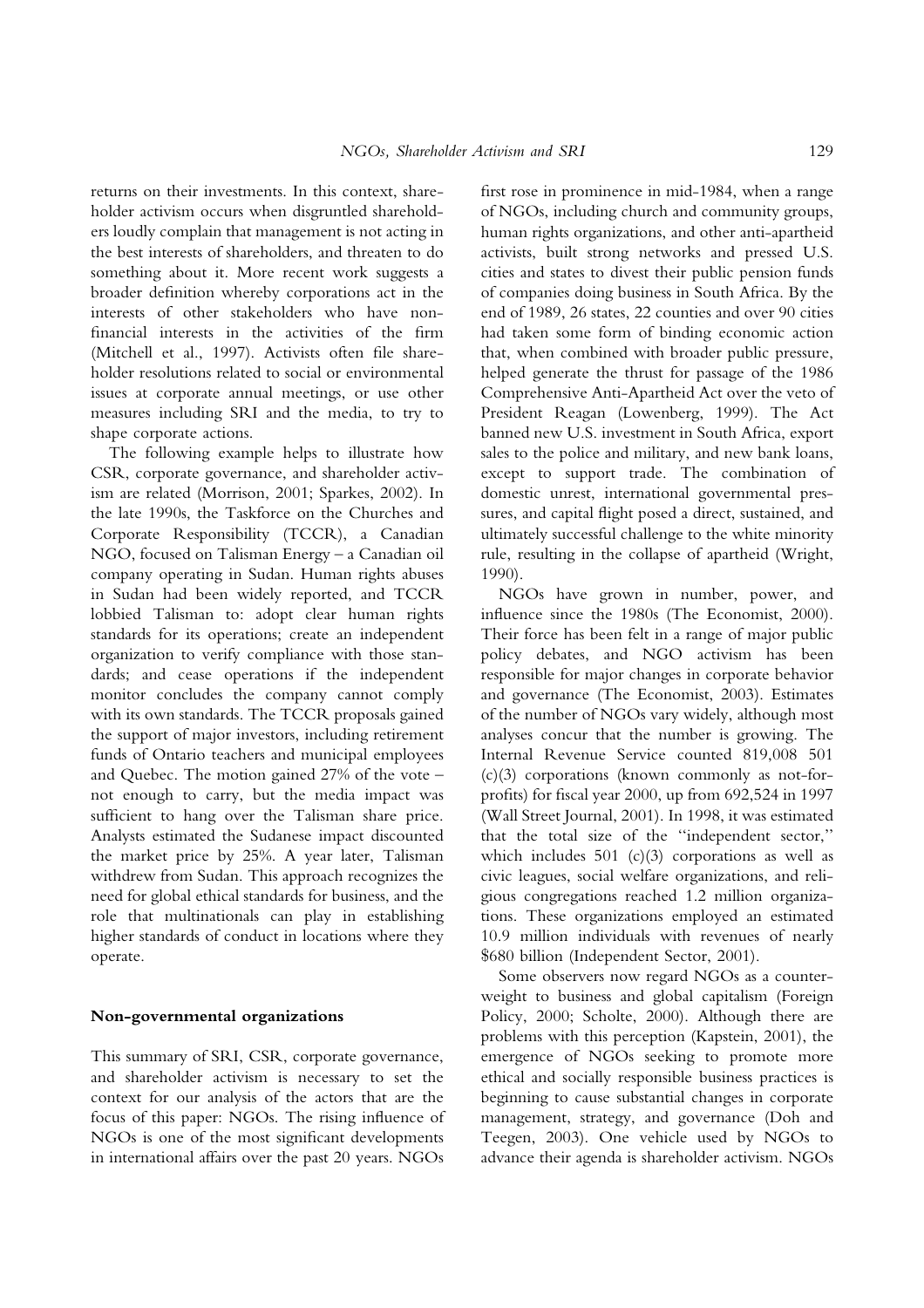may buy shares of corporations and use ownership to forward proxies and other resolutions to effect change. They often use their status to urge institutional shareholders such as large public employee pension and retirement funds to pressure changes in corporate governance and conduct. They also work with and through socially responsible investment funds, serving as advisors and experts on ethical and social responsibility screens used to determine the composition of such funds, and by drawing attention to shortcomings in the mechanisms used by such funds to choose and retain specific stocks within their portfolios.

In the next section, we explore recent literature in stakeholder and agency theory to provide the theoretical underpinnings for our discussion of the different techniques used by NGOs to influence corporate social responsibility through SRI.

# NGO influence on corporate responsibility through social investment: stakeholder and agency perspectives

The impact of NGOs on corporate responsibility through social investment can be described and classified by integrating established theories from management and economics. Drawing from agency and stakeholder theory, and financial theories of the firm, in this section we describe a range of influencing mechanisms that NGOs use to influence corporate behavior through investment vehicles such as managed funds and proxy initiatives.

## NGO influence on CSR through SRI: agency perspectives

Agency theory, or as it is sometimes known, principal–agent theory, has offered an approach to the financial organization and corporate governance of private business firms that centers on why managers and owners do not, necessarily, behave in consort (Jensen and Meckling, 1976). Agency researchers have also identified tools and techniques to provide incentives for managers to act on behalf of shareholders (Demsetz, 1983; Jensen and Meckling, 1976). In particular, agency theory has helped to understand the need for vertical monitoring in order to enforce agency contracts (Hill and Jones, 1992), and has called attention to the costs of such monitoring (Eisenhardt, 1989).

To the extent there are challenges in insuring that agents fully represent the interests of their relevant principals, and that the interests of managers and owners are properly aligned, such challenges can be rectified by improving the risk allocation between managers and owners, increasing incentives to better align managerial decisions and ownership preference, and improving the monitoring and oversight of managers (Beatty and Zajac, 1994; Boeker, 1992; Tosi et al., 1997; Zahra and Pearce, 1989). These mechanisms have fallen primarily into three categories: (1) establishment of an independent board of directors that oversees the activities of top management (Dalton et al., 1998; Pfeffer, 1972); (2) the presence of large block shareholders who take an active interest in the activities of top management (Fields and Mais, 1994); and (3) a market for corporate control that serves to discipline managers for poor performance (Eisenhardt, 1989; Jensen and Meckling, 1976; Zahra and Pearce, 1989).

When NGOs serve as shareholders, or intervene in the relationships between corporate agents and principals, they have the opportunity to alter the incentives and oversight systems that exist between these two classes of interests, and change the alignment structure in a manner to force incorporation of socially and ethically oriented behavior.

# NGO influence on CSR through SRI: stakeholder perspectives

Some researchers, however, view traditional applications of agency as too narrow in their failure to incorporate non-shareholder stakeholder interests. Stakeholder management is focused on those interests and actors who affect, or in turn are affected by, the corporation (Freeman, 1984). Through identification, evaluation and assessment of stakeholders and stakeholder relationships, firms can best navigate the public and private strategic environments in which they operate, and in so doing, account for the range of relationships, responsibilities, and interaction in their strategy formulation and implementation (Cummings and Doh, 2000). Stakeholder theory seeks to systematically address the question of which stakeholders do and do not deserve or require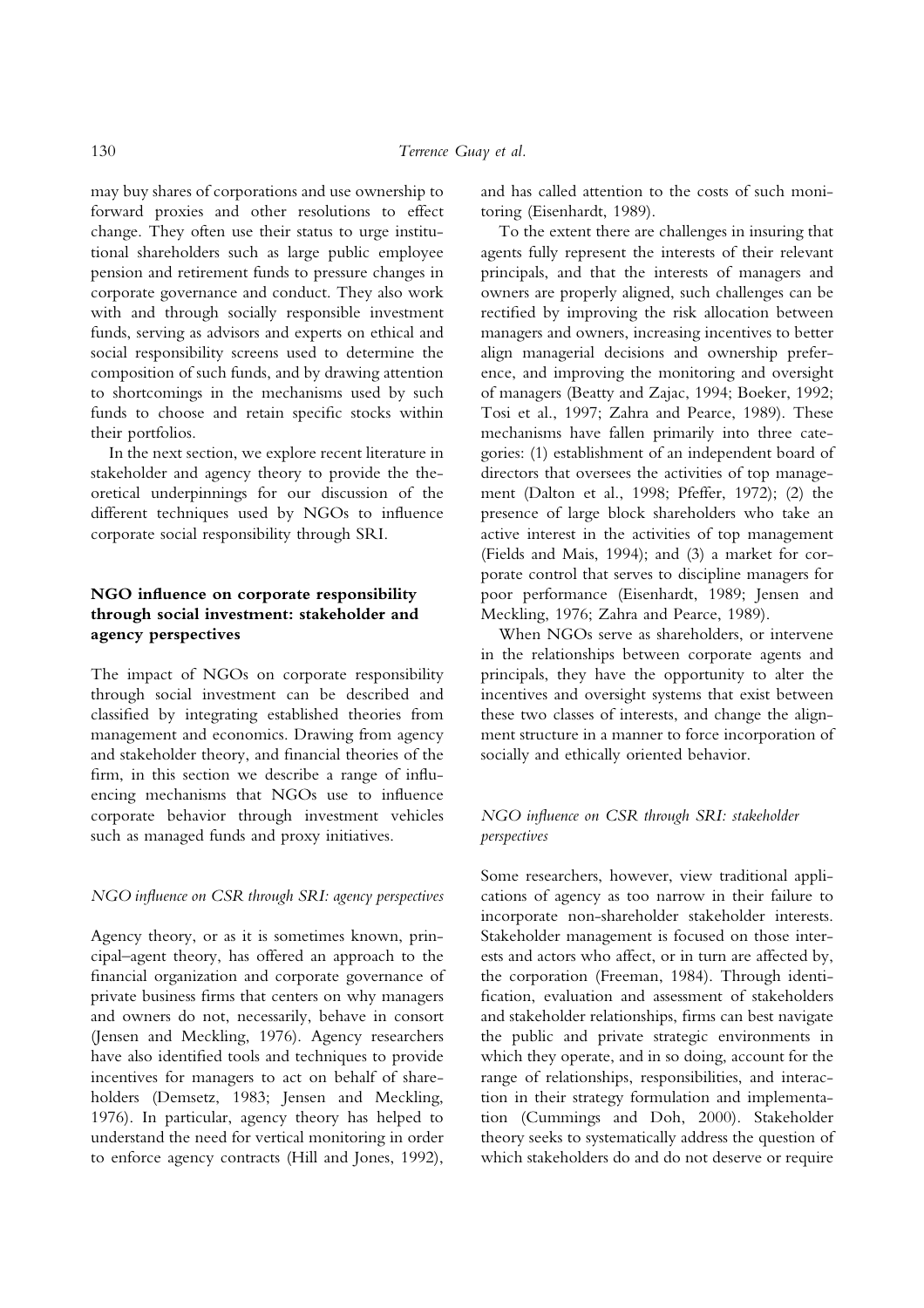management attention through evaluation of relationships between organizations and stakeholders based on exchange transactions, power dependencies, legitimacy claims, or other claims (Mitchell et al., 1997). Stakeholders affect a company's efforts to influence and benefit from favorable public policy through the political advantage process (Cummings and Doh, 2000) and use different types of influence strategies depending upon the nature of the stakeholder relationship (Frooman, 1999).

Mitchell et al. (1997) developed a theory of stakeholder identification and salience based on managerial assessments of stakeholders' possession of one or more of three relationship attributes: power, legitimacy, and urgency. According to Mitchell et al. (1997, p. 865), a party to a relationship has power ''to the extent it has or can gain access to coercive, utilitarian, or normative means, to impose its will in the relationship.'' Legitimacy is defined as ''a generalized perception or assumption that the actions of an entity are desirable, proper, or appropriate within some socially constructed system of norms, values, beliefs, and definitions'' (Mitchell et al., 1997, p. 865), while urgency is reflective of ''the degree to which stakeholder claims call for immediate attention'' (Mitchell et al., 1997, p. 867). These researchers cite the example of shareholder activism toward large corporations to improve performance, as well as the experience of the African National Congress in its successful effort to become a definitive stakeholder of South African companies when it acquired legitimacy by winning free national elections.

Using the influencing mechanisms described below, NGOs may be able to take advantage of their position as high-saliency stakeholders to influence corporate managers and investment funds. NGOs clearly have power and urgency. While our focus here is on the SRI aspect of NGOs, these organizations can employ other tactics (as described in a previous section) to exhibit their power as stakeholders. Similarly, NGOs possess the attribute of urgency, since they can play a critical role in persuading firms to change policy in high-profile situations (such as the Brent Spar case involving Royal Dutch Shell). The attribute of legitimacy is less clear. While NGOs and their supporters may argue that they serve as a constructive check on corporate power, others (Kapstein, 2001) contend that NGOs are unaccountable entities that suffer from a similar lack of restraints. On balance, though, NGOs can make a strong case that they are viable stakeholders in corporate decision-making.

# Integrating stakeholder and agency concepts: instrumental stakeholder theory

A number of efforts have been undertaken to integrate principles of stakeholder and agency perspectives on management (Hill and Jones, 1992) and to operationalize stakeholder concepts so that they might have instrumental value (Donaldson and Preston, 1995; Jones, 1995). Building on these efforts, we suggest that stakeholder advocacy and shareholder activism can accomplish NGO goals, and the simultaneous pursuit of these strategies can be particularly effective.

Jones (1995) attempted to offer an instrumental theory of stakeholder management by arguing that a subset of ethical principles (trust, trustworthiness, and cooperativeness) can result in significant competitive advantage. He begins by suggesting that core assumptions in management and economics describe the relationship between the modern corporation and its environment: (1) firms have relationships, called contracts, with many stakeholders; (2) firms are run by professional managers; and (3) firms exist in markets in which competitive pressures influence behavior but do not necessarily penalize moderately inefficient behavior. Jones reviews and summarizes both agency and transactions costs perspectives on contracting, and points out the failures that can occur when key variables do not perform efficiently and in consort, as summarized above in our review of agency theory. Jones (1995, p. 412) suggests, however, that in addition to the technical solutions offered to the agency problem described above, ''there is another way to reduce opportunistic behavior, however – the voluntary adoption of standards of behavior that limit or eliminate it.''

Drawing different inferences from classic economic and institutional theory than are sometimes generally agreed, Jones argues that honest, trusting, and ethical relationships result in positive reputation effects and minimize opportunism, as contracting parties interact and grow to depend on the reliable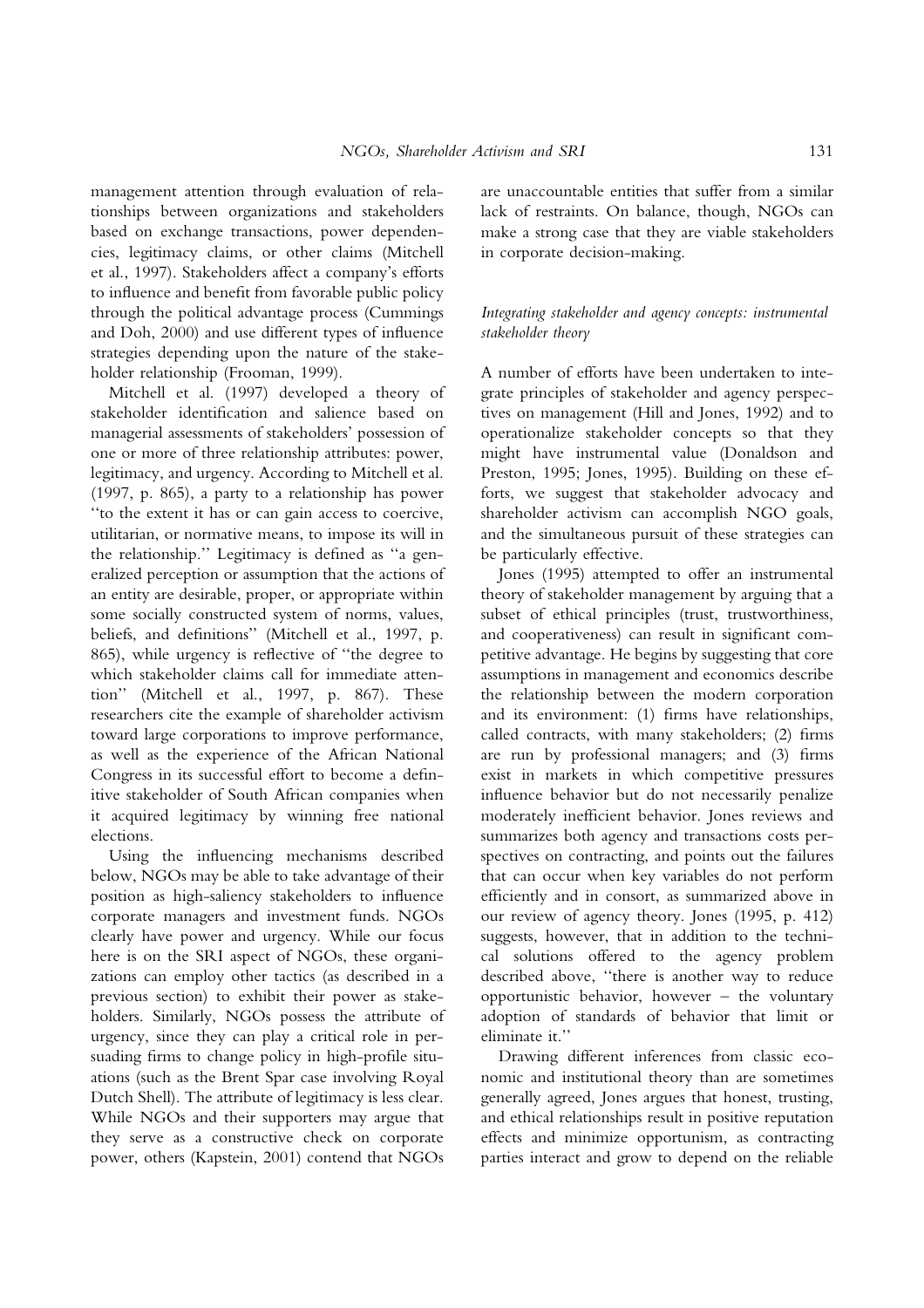behavior of their business partners. Importantly, this voluntary but genuine trust-building further reinforces positive responses, and serves as a constraint to opportunism. People who are honest, demonstrate personal integrity, do not lie, cheat, or steal, and honor their commitments are clearly moral in nature and are desirable partners for a large range of economic relationships. Jones (1995, p. 422) argues that such behavior can have measurable impacts on competitive advantage, and ''because ethical solutions to commitment problems are more efficient than mechanisms designed to curb opportunism, it follows that firms that contract (through their managers) with their stakeholders on the basis of mutual trust and cooperation will have a competitive advantage over firms that do not.''

As applied to corporate social responsibility, Jones (1995, p. 435) suggests that in ''certain types of corporate social performance are manifestations of attempts to establish trusting, cooperative firm/ stakeholder relationships and should be positively linked to a company's financial performance. Corporate social performance would then be defined in terms of the contracting relationship rather than particular behavior.'' This integration of agency and stakeholder perspectives, supported from the theoretical basis of ethical decision-making and relationship-building provides a valuable backdrop for evaluation of interactions among firms, NGOs, and the action of investing funds to affect corporate social responsibility, behavior, and performance.

In sum, stakeholder and agency theory can help highlight the ways in which NGOs can influence corporate management and policy via direct ownership stakes, public advocacy, and pressure on other investors and stakeholders. In the next section, we describe the four influencing strategies NGOs use to affect such behaviors.

# Corporate responsibility through social investment: NGO influencing strategies

As Mitchell et al. (1997) acknowledge, the role of stakeholders is highly situational and dependent on a number of variables related to the perception of stakeholders by managers and other socially constructed variables. Hence, NGOs use different influencing strategies to affect CSR, using various socially responsible vehicles and intermediaries. Briefly, NGOs may serve as advocates pressing institutional investors to engage in more social responsible investing, and they may engage in shareholder activism using proxies and other strategies to pressure individual companies to change behavior and practice. They also provide advice, consultation and input for SRI funds. Finally, NGOs may themselves sponsor funds, often focusing on a particular subset of SRI practices. Figure 1 depicts these four influencing strategies. Table II illustrates the relative progression of strategies in terms of increasing commitment and influence.



Figure 1. Multiple influencing roles of NGOs in the socially responsible investing system.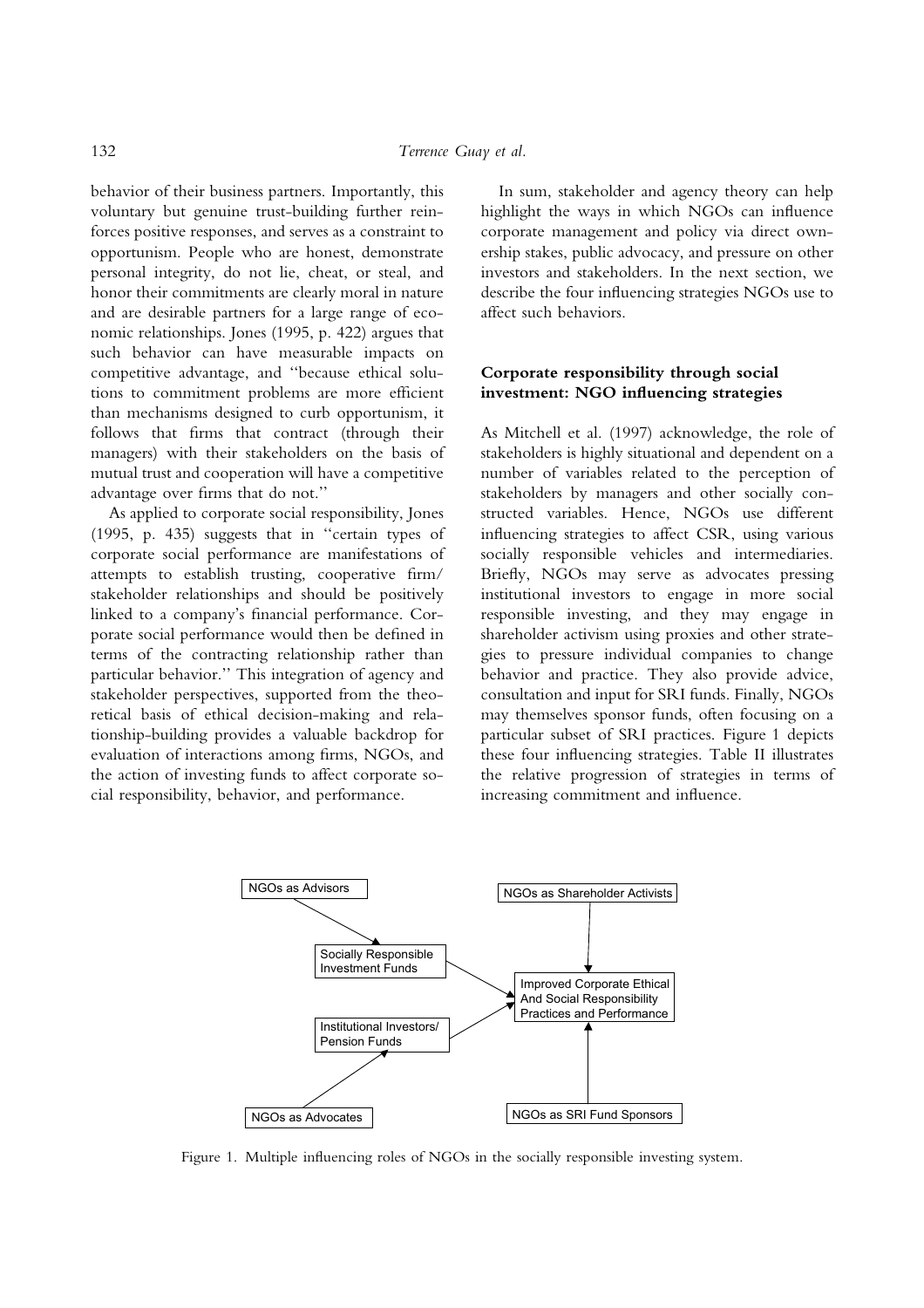## NGOs, Shareholder Activism and SRI 133

| Increasing commitment<br>and direct influence | NGO role                          | Influencing strategy                                                | Example                                                                                                                                                                                                                                                     |
|-----------------------------------------------|-----------------------------------|---------------------------------------------------------------------|-------------------------------------------------------------------------------------------------------------------------------------------------------------------------------------------------------------------------------------------------------------|
|                                               | Advocate                          | NGO advocacy toward<br>institutional investors and<br>pension funds | Influencing large pension and<br>mutual funds such as California<br>Employee Retirement<br>Public<br>System (CALPERS) and the<br>Teachers Insurance and Annuity<br>Association-College Retirement<br>Equities Fund (TIAA-CREF)                              |
|                                               | Adviser/consultant                | NGO advice/consultation<br>for SRI funds                            | Advising SRI funds such as<br>Calvert and Domini and serving<br>as clearinghouses such as Investor<br>Responsibility Research Center<br>(IRRC) Interfaith Center for<br>Responsibility<br>Corporate<br>(ICCR), and the Shareholder<br><b>Action Network</b> |
|                                               |                                   |                                                                     | Initiating proxy contests and in-<br>itiatives such as Friends of the<br>Earth with Exxon-Mobil                                                                                                                                                             |
|                                               | Multi-company<br>shareholder      | NGO sponsorship of SRI funds                                        | Sierra Club fund sponsorship                                                                                                                                                                                                                                |
|                                               | Multiple/integrated<br>strategies | Use of above strategies<br>simultaneously or sequentially           | Sierra Club, Friends of the Earth,<br>others                                                                                                                                                                                                                |

TABLE II Evolution and progression of NGO influencing strategies

NGO advocacy toward institutional investors and pension funds

NGO influencing strategies may simply take the form of advocacy efforts designed to press other shareholders, particularly institutional investors, to urge changes in managerial behavior or management officers. Hence, as shown in lower left of Figure 1, NGOs, as stakeholders, influence corporate management through advocacy directed toward institutional and individual shareholders. The TCCR-Talisman Energy case described earlier is one such instance. Another example is the pressure exerted by NGOs during the South Africa divestment campaign, as is the efforts of student groups to persuade institutional investment funds (particularly university endowments) to remove certain stocks from their portfolios. NGOs concerned about human rights abuses and anti-democratic orientation of Burma's military junta played a significant role in persuading Massachusetts and 23 municipalities (including New York City) to pass selective purchasing legislation in

the mid-1990s (Guay, 2000). When the U.S. Supreme Court ruled the Massachusetts law unconstitutional in 2000, NGOs turned to these local governments with divestment plans, many of which were adopted. This year Breast Cancer Action, a San Francisco-based advocacy organization, is lobbying investment managers to co-author a resolution requiring the cosmetics company Avon Products to study the feasibility of removing possible carcinogens from its products. Thus far, Domini Social Investments, Trillium Asset Management, and Walden Asset Management are sponsoring the resolution.

## NGO advice/consultation for SRI funds

NGOs serve as advisors, information analysts, and consultants to funds focused on socially responsible investing, as depicted in the upper left of Figure 1. Socially active clearinghouses such as the Investor Responsibility Resources Center (IRRC), the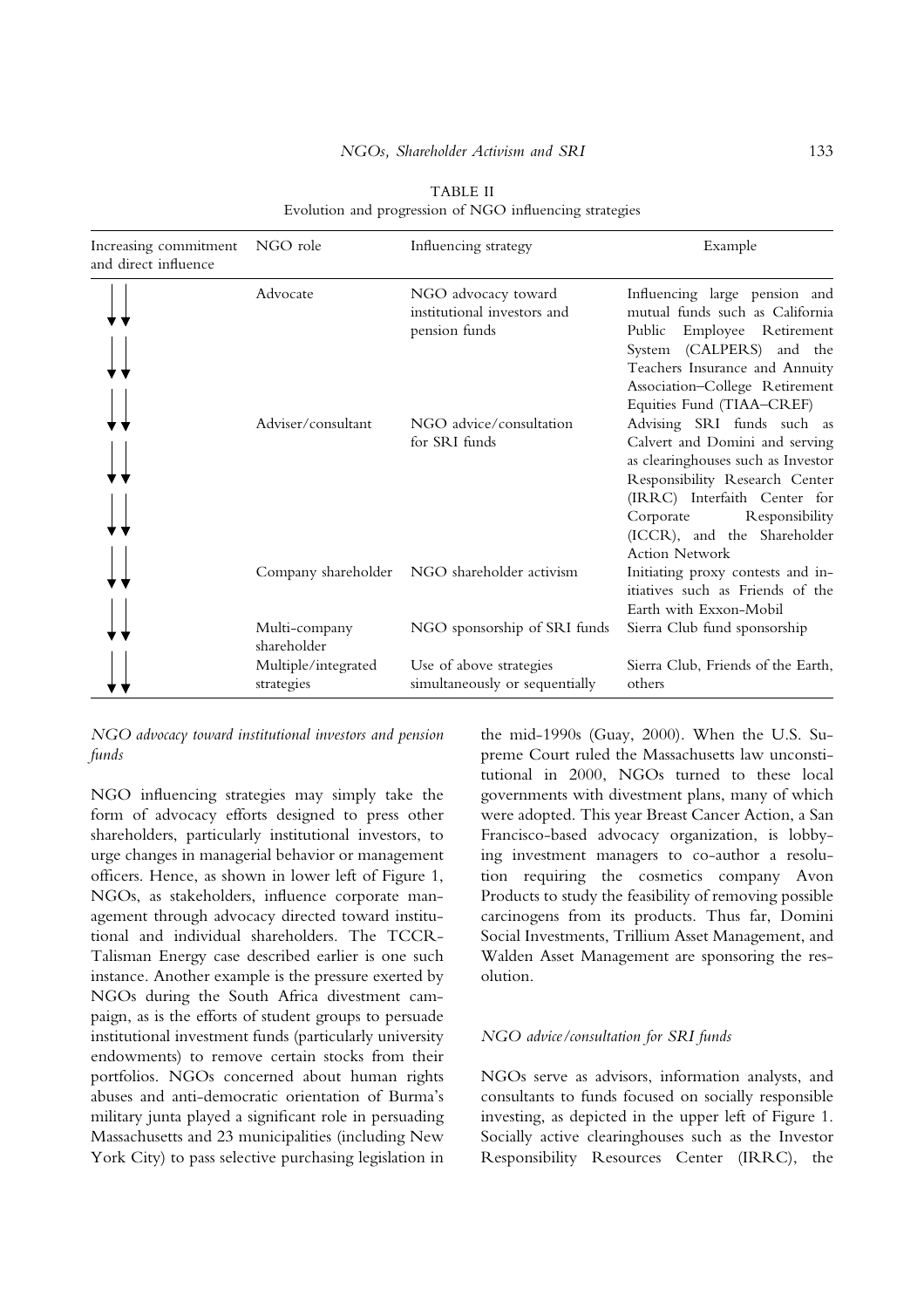Interfaith Center for Corporate Responsibility (ICCR), and the Shareholder Action Network, often working with socially responsible mutual funds and pensions funds, serve as coordinating mechanisms.

Domini Social Investments, the manager of the Domini Social Equity Fund, makes its proxy vote public for each of the more than 400 companies in the fund's portfolio (Detroit News, 2000). ''Last year we became the first mutual fund manager in the country to publish its proxy voting decisions,'' said Amy Domini, founder and managing partner of the firm. ''We put them on our Web site, www.domini.com, for all to see.'' In 1999, Domini cast votes on 1180 items, supporting 33 social-issue resolutions in 27 companies, including eight the firm helped place on the ballot. For example, Domini voted to support a resolution asking Home Depot to phase out its use of old growth wood and, partly as a result of this effort, the company announced plans to discontinue sales of wood from endangered forests by 2002. In the first half of 2001, Domini filed 10 resolutions on a range of issues, including several seeking to require companies to achieve higher diversity in their boards of directors, increase environmental reporting, and improve overall working conditions.

The ICCR in New York reports that there was a substantial increase in socially oriented shareholder resolutions for the 2003 proxy season over 2002 (ICCR, 2003). As of 1 February, at least 862 shareholder proposals had been filed, compared with 802 in all of 2002. Among the fastest-growing issue areas for resolutions are concerns about chief executive officer (CEO) compensation and the practice of combining the positions of CEO and chairman of the board (concerns that appear to be shared by shareholders more broadly), global warming, and sexual orientation anti-bias policies. Corporate governance resolutions were most popular, with 625 filed. At least 237 social and environmental resolutions had been filed by mid-February, up slightly from that point in 2002. The leading categories within social and environmental resolutions included global warming, global labor standards, healthcare and drug development, equal employment opportunity, tobacco, AIDS, and sustainability reporting. By mid-February 2003, ICCR itself had filed 140 resolutions with 92 companies.

A number of independent shareholder activism research and advocacy organizations have emerged to coordinate and share information among individual NGOs. These include the Shareholder Action Network (www.shareholderaction.org), the ICCR (ICCR-http://www.iccr.org), and the Institutional Investor Responsibility Center (IIRC-www.iirc.org), and CERES (www.ceres.org). Each of these organizations works on broad shareholder campaigns that cut across human rights, social responsibility, and environmental issues and organizations.

## NGO shareholder activism

As shown in the upper right of Figure 1, NGO shareholder activism constitutes a direct challenge to boards and managers and draws attention to shareholder demands and by extension, the inadequacy of managerial actions (Parthiban et al., 2001). Although managers can neutralize boards through control of director nominations (Walsh and Seward, 1990), activism may upset the relationship between managers and a cooperative board. The human capital of directors depends on their performance as custodians of shareholder rights (Fama and Jensen, 1983), but is increasingly tied to broader stakeholder interests, whether such stakeholders are themselves shareholders or not (Parthiban et al., 2001). NGOs can influence corporate management and policy, and this influence can take several forms: public announcements, shareholder proposals, direct negotiations with managers, and proxy contests. NGO influence as shareholders may be limited where the dominance of large block shareholders such as institutional investors provides them with voting majorities and constrains the voice of minority shareholders. On the other hand, because of their public profile and stakeholder status, NGOs may influence corporate governance to a degree disproportionate to the shares owned, although some minimal number of ownership shares is required to engage in any of these activities.

Friends of the Earth's (FOE) foray into shareholder activism began in the wake of the Exxon Valdez oil spill in Alaska in 1989 (FOE, 2001). FOE staff and supporters attended the annual Exxon shareholders meeting and protested the failure of Exxon to exercise precaution in the Prince William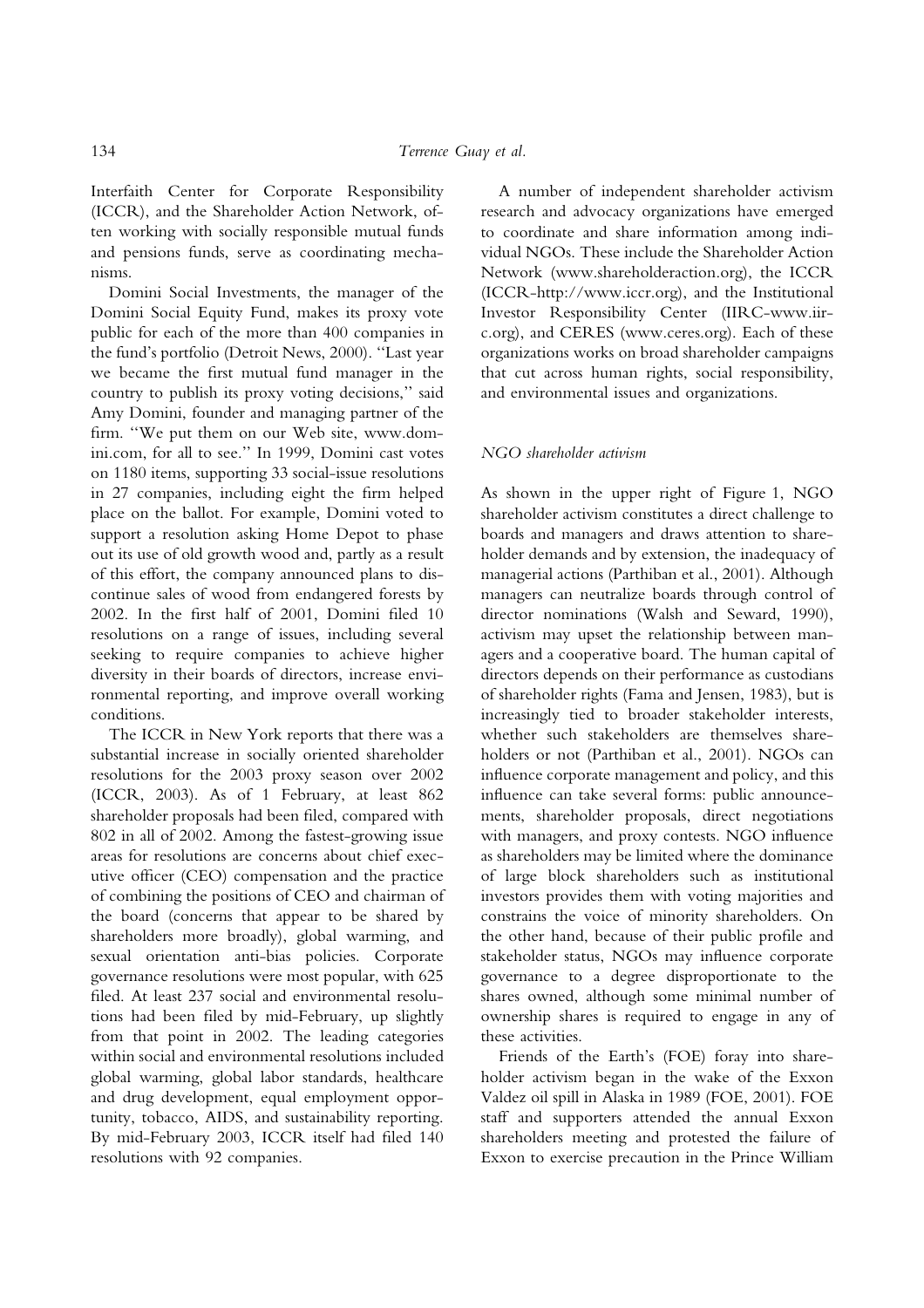Sound. Inside the meeting, FOE raised questions of the Chairman and Board of Directors. Outside, FOE joined in a large demonstration against the company (FOE, 2001). At the 1990 Exxon shareholders meeting, FOE arranged for the filing of four shareholder resolutions to pressure Exxon to adopt better safety procedures and environmental policies. FOE was also able to obtain proxies for over 400,000 shares from members and supporters. FOE also worked in the unsuccessful effort to get former Senator Gaylord Nelson, the founder of Earth Day, placed on Exxon's Board (FOE, 2001). On 27 May 1999, Mobil shareholders approved their \$81 billion merger with Exxon Corporation. At the Mobil shareholder meeting at which the deal was approved, Brent Blackwelder of FOE stood up to oppose the merger, saying it would create monopoly power and suggesting it would ally Mobil with what he called ''Exxon's truculence in dealing with environmental issues'' (Hamilton, 1999). While, in these cases, the positions of FOE were unsuccessful in changing the outcome of Exxon's policies, FOE did persuade other NGOs and stakeholders to support their position, and brought unwelcome public attention to the oil company.

#### NGO sponsorship of SRI funds

Finally, NGOs themselves are beginning to initiate socially responsible investing funds, as depicted in the lower right of Figure 1. In the mid-1990s, when the Sierra Club, the oldest, largest and one of the most influential environmental advocacy groups in the country, began looking to invest in socially responsible mutual funds, it was unable to find a fund that met its very strict definition of social and environmental responsibility (Belsie, 2001). All the funds invested in one or more companies the group could not support. Hence, the club's investment advisory committee decided to hire outside financial advisors and screen their recommendations according to its strict criteria (Belsie, 2001). The Club had previously established a separate investment fund to use for buying small holdings in companies it views as particularly harmful to the environment so that it could attend meetings of those corporations as shareholders and sponsor shareholder resolutions urging the companies to change their practices. In 2001, the group started its own mutual fund so that environmentally minded investors could invest using the same screen (Cushman, 2001). In January of 2003, the Club officially launched The Sierra Club Stock Fund and the Sierra Club Balanced Fund. The funds will be managed by San Francisco-based Forward Management. Both funds use screens, which were originally developed for use with the Sierra Club endowment's equity investments, to exclude companies with poor environmental performance. Forward Management will pay a portion of its management fees to the Sierra Club for identifying securities that meet the established environmental screening guidelines (SocialFunds.com, 2003). The Sierra Club will use this monetary infusion to support its ongoing environmental activism. This arrangement between the two organizations provides another way for these funds to promote a healthier environment.

In 2000, the Humane Society of the United States launched the Humane Equity Fund, a no-load, long-term growth fund interested in promoting animal welfare (Belsie, 2001). Other groups, including the AFL–CIO, are planning their own investment vehicles. Prior to starting the mutual fund, the Humane Society had been investing its own money in a selective, animal-friendly portfolio. Salomon Brothers Asset Management recommended promising companies and the Humane Society ensured that the firms are not involved in such areas as meatpacking, hunting equipment, or goods (such as cosmetics) that use animals to test products. In February 2000, the group then started marketing a similar fund to its members. As of early 2001, the Humane Equity Fund had attracted \$10 million in assets.

# Evolution, progression, and multiple use of NGO influencing strategies

We may think of the influencing strategies described above along a continuum reflecting an evolution of NGO involvement in efforts to affect corporate behavior through various investment vehicles. Table II offers a graphical depiction of these multiple strategies and their progression, including some of the specific examples cited here.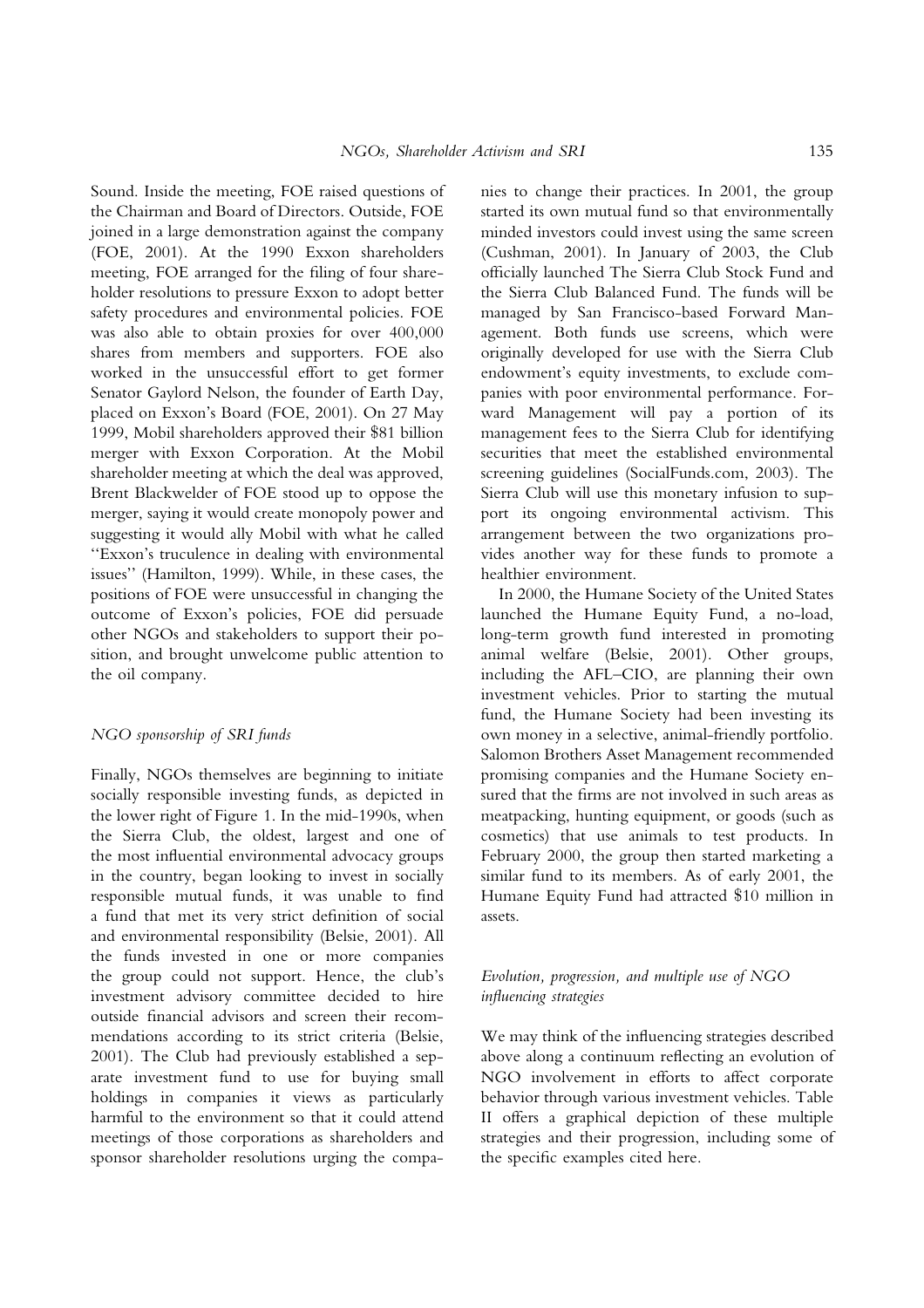In the early stages of NGO activity, NGOs simply lobby or pressure other investors to take into account the NGOs' views in their investment behavior, and as SRI funds became part of the financial landscape, NGOs worked with those funds to develop more credible screening approaches and investment strategies. These first two strategies are largely indirect; they reflect NGOs working through intermediaries – moderators or mediators of their agenda. Once NGOs themselves become shareholders, they may have a direct impact on corporate behavior through their shareholder status, and as NGOs themselves found mutual funds, they have the opportunity to leverage the investment funds of others to influence changes in corporate behavior. These strategies are more direct, and in the case of the latter, allow NGOs to amplify their influence.

NGOs often use several of these influencing strategies to accomplish their goals. In the case of FOE, multiple advocacy and activism strategies occurred simultaneously. As the Appendices illustrate, one common outcome of shareholder resolutions appear to be their withdrawal once boards agree to consider or act on the issues that are the focus of the resolutions. For example, shareholders withdrew resolutions from Duke Energy, Cinergy, Goodyear and Texaco when they agreed to enter into discussion on global warming. Resolutions at Alcoa and Hasbro were withdrawn pending discussion on CERES, the global environmental reporting standard, an important element of which is the Global Reporting Initiative.<sup>1</sup> The resolution regarding criteria for underwriting the Three Gorges Dam, a controversial project in China, was withdrawn from Citigroup as was a resolution regarding fuel consumption at Ford and GM. Hence, even when resolutions fail to garner a majority of shareholder votes, the combination of activism and the public messages associated with it can accomplish NGO goals. In the case of the Sierra Club, the mutual fund initiative complements and reinforces its other activism and advocacy efforts, providing a comprehensive multiple-front influencing strategy that takes advantage of the range of tools and techniques available to it. By founding a mutual fund, NGOs such as Sierra Club may be better able to recruit and retain members, showing how these various strategies can be complementary and mutually reinforcing.

## Conclusions: the future of NGO influence on **SRI**

The main contribution of the research presented here is to model the ways in which NGOs use SRI to try to change the behavior of certain firms. It is clear that NGOs are increasingly influential actors on the political-economic landscape. Their emergence has added a new dimension to corporate governance and disrupted traditional relationships between investors, boards of directors, and corporate officers. As NGOs have grown and matured, both as individual organizations and on a collective level, they have come to occupy an important and influential position in corporate governance and in society.

It is important to emphasize that NGOs have other tools to influence corporate behavior. Some, such as working with firms to devise labor and environmental codes of conduct, are more cooperative in nature than is SRI. Others are more adversarial, and may include negative advertising or media campaigns and lobbying governments to enact regulations or legislation opposed by business. Another area of research is to obtain a better understanding of when NGOs utilize these and SRIrelated strategies, and their records of success or failure.

A next step would be to study whether firms that respond to NGO pressures for greater social responsibility are as successful (in terms of profitability, market value, prestige, or other measures) as those companies that do not. The research to date on this aspect of SRI is mixed. Molloy et al. (2002) argue that, while recent studies provide evidence supporting a link between CSR and economic performance, good environmental performance does not necessarily cause good financial performance. On the other hand, the Aspen Institute (1998) reports that analysts and investors who seek and use information about the business results of environmental linkages will have an advantage over their peers who ignore such non-economic information. Pearce and Ganzi (2002) interviewed 32 asset managers in the U.S. and U.K. and found that the subjects of corporate social, environmental, and ethical performance have become more closely associated with financial performance and good corporate governance, and that the number of large institutional investors and fund managers engaged with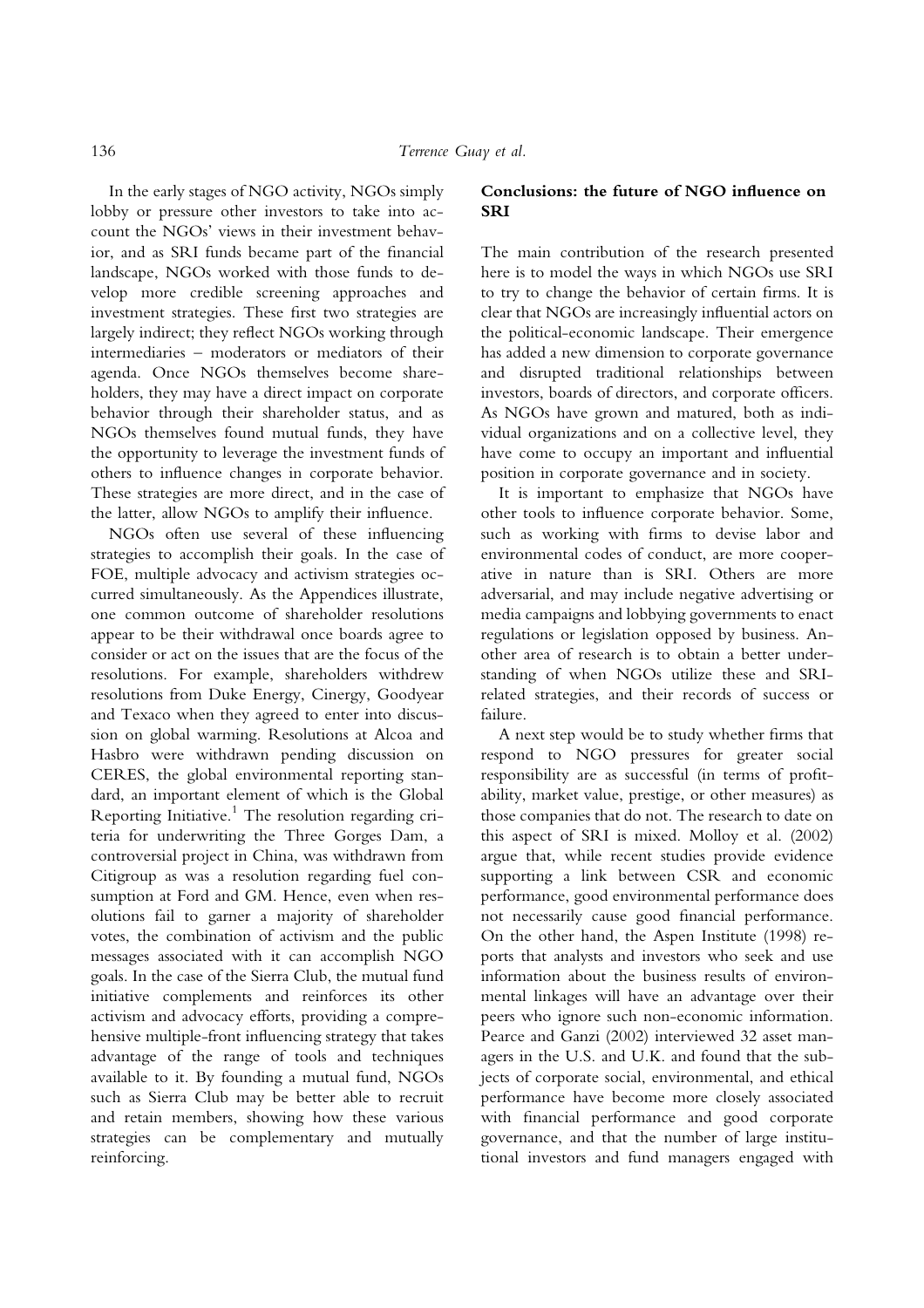these issues has grown substantially. Finally, a CERES (2002) report concludes that U.S. company directors and institutional investors face a growing financial and legal risk that global climate change will adversely affect the value of the assets for which they have fiduciary responsibility. While climate change is an extraordinarily complex issue, this report's message to U.S. corporate directors and institutional investors is straightforward: failure to assess the risks of climate change for one's company or investment portfolio would not only be imprudent, it could represent a significant breach of fiduciary responsibility, and carry potentially serious legal liabilities. Further research in this area has important practical implications for business executives, who must decide how, indeed whether, to respond to NGOs using SRI strategies against their firms.

## Notes

 $1$  The Global Reporting Initiative (GRI) was established in 1997 to develop globally applicable guidelines for reporting on the economic, environmental, and social performance, initially for corporations and eventually for any business, governmental, or non-governmental organization. Convened by the Coalition for Environmentally Responsible Economies (CERES) in partnership with the UN Environment Program, the GRI includes participation of corporations, NGOs, accountancy organizations, business associations, and other stakeholders from around the world (GRI 2002). The GRI's 1999 draft Sustainability Reporting Guidelines represent the first global framework for comprehensive sustainability reporting, encompassing the ''triple bottom line'' of economic, environmental, and social issues.

#### References

- Aspen Institute: 1998, Uncovering Value: Integrating Environmental and Financial Performance Summary, Report of the Valuing Environmental Performance Dialogue (Aspen Institute, New York, NY).
- Beatty, R. P. and E. J. Zajac: 1994, 'Managerial Incentives, Monitoring, and Risk-bearing: A Study of Executive Compensation and Board Structure in Initial Public Offerings', Administrative Science Quarterly 39, 313–335.
- Belsie, L.: 2001, 'Rise of the Name-brand Fund: A Few Aurity Groups Help Investors Put their Money where

their Hearts are', Christian Science Monitor 13 (August), 16.

- Boeker, W.: 1992, 'Power and Managerial Dismissal: Scapegoating at the Top', Administrative Science Quarterly 37, 400–421.
- CERES, 2002, 'Value at Risk: Climate Change and the Future of Governance', Sustainable Governance Project Report, April 2002 (available at: http://www.ceres. org/pdf/ climate.pdf), retrieved 22 April 2002.
- Commission of the European Communities: 18 July 2001, Green Paper: Promoting a European Framework for Corporate Social Responsibility, COM(2001) 366 final.
- Cummings, J. L. and J. P. Doh: 2000, 'Identifying Who Matters: Mapping Key Players in Multiple Environments', California Management Review 42(2), 83-104.
- Cushman, J.: 20 July 2001, 'Sierra Club Considers a Mutual Fund', New York Times, A19.
- Dalton, D. R., C. M. Daily, A. E. Ellstrand and J. J. Johnson: 1998, 'Meta-analytic Reviews of Board Composition, Leadership Structure, and Financial Performance', Strategic Management Journal 19, 269– 290.
- Demsetz, H.: 1983, 'The Structure of Ownership and the Theory of the Firm', Journal of Law and Economics 26, 375–390.
- Detroit News: 8 May 2000, 'Domini Challenges Others to Public Proxy Vote; in 1999 Firm Cast Votes in Support of 33 Social Issues', A5.
- Doh, J. P. and H. Teegen: 2003, Globalization and NGOs: Transforming Business, Governments, and Society (Praeger, Westport, CT).
- Domini, A. L. and K. Kinder: 1986, Ethical Investing (Addison Wesley, Reading, MA).
- Donaldson, T. and L. E. Preston: 1995, 'The Stakeholder Theory of the Corporation: Concepts, Evidence, and Implications', Academy of Management Review 20, 65– 91.
- Eisenhardt, K. M.: 1989, 'Agency Theory: An Assessment and Review', Academy of Management Review 14, 57– 74.
- Fama, E. F. and M. C. Jensen: 1983, 'Separation of Ownership and Control', Journal of Law and Economics 26, 301–325.
- Fields, L. P. and E. L. Mais: 1994, 'Managerial Voting Rights and Seasoned Public Equity Issues', Journal of Financial and Quantitative Analysis 29, 445–458.
- Foreign Policy: 2000, 'Lori's War', 118, 29–55.
- Freeman, R. E.: 1984, Strategic Management: A Stakeholder Approach (Pittman, Boston, MA).
- Friedman, M.: 1962, Capitalism and Freedom (University of Chicago Press, Chicago, IL).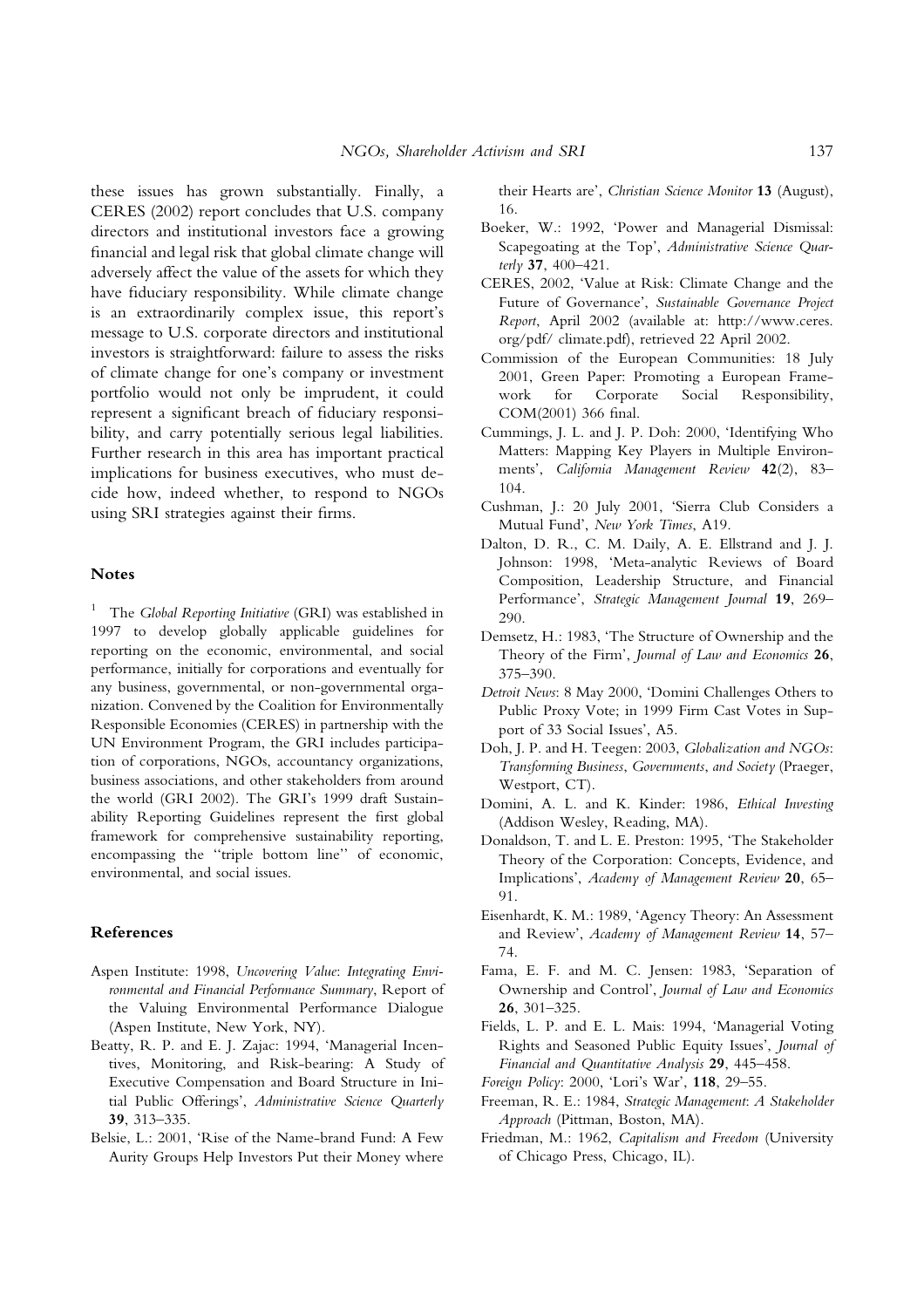- Friends of the Earth: 2001, Corporate Accountability Program (available at: www.foe.org/international/ corp\_acc/faq.html), retrieved 20 August 2001.
- Frooman, J.: 1999, 'Stakeholder Influence Strategies', Academy of Management Review 24, 191–205.
- Guay, T.: 2000, 'Local Government and Global Politics: The Implications of Massachusetts' ''Burma Law'', Political Science Quarterly 115(3), 353–376.
- Hamilton, M.: 28 May 1999, 'Mobil, Exxon Shareholders Approve Proposed \$81 Billion Merger; Fairfax Firm's CEO Rips Kyoto Accord', The Washington Post, E03.
- Hill, C. W. L. and T. M. Jones: 1992, 'Stakeholderagency Theory', Journal of Management Studies 29, 131– 154.
- Independent Sector: 2001, The New Nonprofit Almanac (The Independent Sector, Washington, DC).
- Interfaith Center on Corporate Responsibility (ICCR): 2003, 'Report: 2003 Proxy Season Expected to Set Records, with CEO Pay and Global Warming among Top Issues' (available at: http://www.iccr.org/news/ press\_releases/pr\_proxyseason.htm), retrieved 24 April 2003.
- Jensen, M. C.: 2001, A Theory of the Firm: Governance, Residual Claims, and Organizational Forms (Harvard University Press, Cambridge, MA).
- Jensen, M. C. and W. H. Meckling: 1976, 'Theory of the Firm: Managerial Behavior, Agency Costs, and Ownership Structure', Journal of Financial Economics 3, 305–360.
- Jones, T. M.: 1995, 'Instrumental Stakeholder Theory: A Synthesis of Ethics and Economics', Academy of Management Review 20(2), 404–437.
- Kapstein, E.: 2001, 'The Corporate Ethics Crusade', Foreign Affairs 80(5), 105–119.
- Lowenberg, A.: 1999, 'Why South Africa's Apartheid Economy Failed', Contemporary Economic Policy 15(3), 62–72.
- Michael Jantzi Research Associates, Inc.: 2003 (available at: http://www.mjra-jsi.com/whatis\_sri.asp?section= 5&level\_2=17&level\_3=0), retrieved 24 April 2003.
- Mitchell, R. K., B. R. Agle and D. J. Wood: 1997, 'Toward a Theory of Stakeholder Identification and Salience: Defining the Principle of Who and What Really Counts', Academy of Management Review 22, 853–886.
- Molloy, L., H. Erekson and R. Gorman: 2002, 'Exploring the Relationship Between Environmental and Financial Performance', paper presented at Workshop on Capital Markets and Environmental Performance, sponsored by: U.S. Environmental Protection Agency, Laguna Beach, CA, 25–27 October 2002 (available at: http://fiesta.bren.ucsb.edu/~alloret/epacapmkts/Ray

%20Gorman%2010-02.DOC), retrieved 22 April 2003.

- Morrison, A.: 2001, 'Integrity and Global Leadership', Journal of Business Ethics 31, 65–76.
- Parthiban, D., M. A. Hitt and J. Gimeno: 2001, 'The Influence of Activism by Institutional Investors on R&D', Academy of Management Journal 44, 144– 157.
- Pearce, B. and J. Ganzi: 2002. 'Engaging the mainstream with sustainability' Forum for the Future and the Finance Institute for Global Sustainability.
- Pfeffer, J.: 1972, 'Size and Composition of Corporate Boards of Directors: The Organization and its Environment', Administrative Science Quarterly 17, 218–228.
- Scholte, J. A.: 2000, 'Cautionary Reflections on Seattle', Millennium: Journal of International Studies 29(1), 115-121.
- Schwartz, M. S.: 2003, 'The ''Ethics'' of Ethical Investing', Journal of Business Ethics 43, 195–213.
- Schueth, S.: 2003, 'Socially Responsible Investing in the United States' Journal of Business Ethics 43, 189–194.
- Socialfund.com.: 2003, 'Sierra Club Launches SRI Mutual Funds' (available at: http://www. socialfunds. com/news/article.cgi/article1006.html), retrieved 3 April 2003.
- Skorecki, A.: 11 July 2001, 'Adopting a Responsible Approach to Standards', Financial Times, 23.
- Skorecki, A. and B. Wassener: 18 July 2001, 'Investors Look to their Ethics', Financial Times, 25.
- Social Investment Forum: 2001, 2001 Report on Socially Responsible Investing Trends in the United States (Social Investment Forum, Ltd., Washington, DC).
- Sparkes, R.: 2002, Socially Responsible Investment: The Global Revolution (John Wiley, Chichester, UK).
- The Economist: 29 January 2000, 'NGOs: Sins of Secular Missionaries', 25–27.
- The Economist: 9 August 2003, 'Non-governmental Organizations and Business: Living with the Enemy', 49–50.
- Tosi, H. L., J. P. Katz and L. R. Gomez-Mejia: 1997, 'Disaggregating the Agency Contract: The Effects of Monitoring, Incentive Alignment and Term in Office on Agent Decisionmaking', Academy of Management Journal 40, 584–602.
- United Nations (UN): 2003, 'NGO Committee Concludes 2002 Resumed Session, with Final Recommendations on Economic and Social Council Consultative Status', UN Press Release NGO/494, (available at: http://www.un.org/News/Press/docs/ 2003/ngo494 .doc.htm), retrieved 7 February 2003.
- Van Tuijl, P.: 1999, 'NGOs and Human Rights: Sources of Justice and Democracy', Journal of International Affairs, 52(2), 493–512.